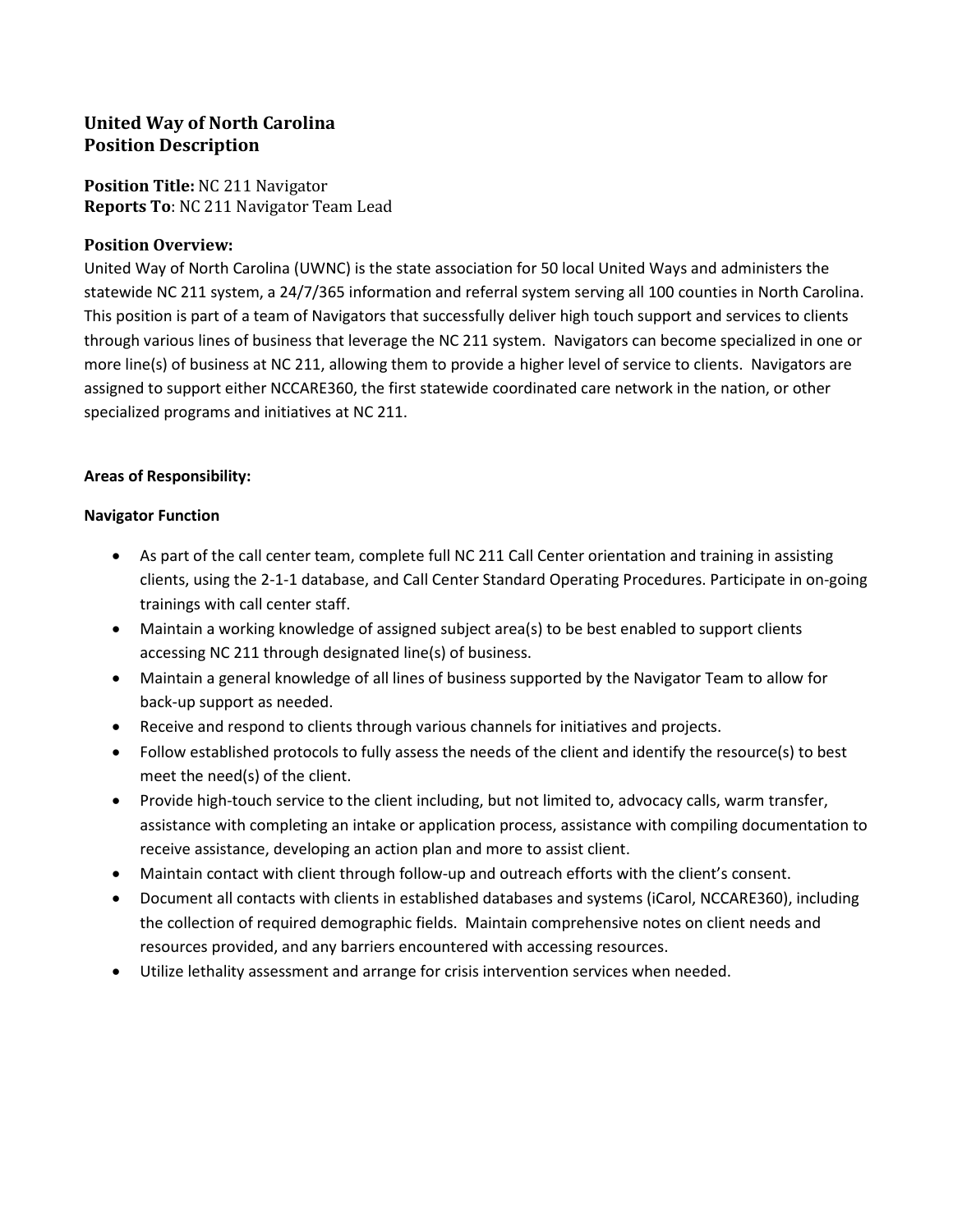# **Quality Assurance**

- Adhere to documented workflows which will be monitored for compliance with opportunities provided for continued staff development.
- Contribute to team performance by meeting or exceeding monitored performance metrics.
- Actively engage in team meetings, trainings and coaching sessions and any collaborative feedback sessions with Team Lead and Managers.
- Provide support for community meetings about navigation services, as requested.
- Maintain communication with Team Lead concerning barriers, changes, gaps, problems or issues.

# **Resource and Database Support**

- Support the NC 211 Resource Team by flagging resources in iCarol needing update, deletion and/or addition for database identified through work and as appropriate.
- Maintain awareness of seasonal or cyclical resources and offer those opportunities to clients accordingly.

### **Other Requirements**

- Our call center operation is located in Cary, NC. All staff are required to work on site for at least the first 90 days of employment. After 90 days, a remote hybrid work opportunity is available for team members who meet or exceed performance expectations. To ensure the health and safety of our team, we require all staff to maintain current vaccination status and follow any local, state or federal public health guidelines.
- NC 211 is an integral part of the State Emergency Response Team (SERT). This requires all NC 211 staff to be available during times of emergency, to work beyond normal hours and/or to be flexible in meeting the needs of the event.

#### **DESIRABLE QUALIFICATIONS:**

- A passion for helping and empowering our fellow North Carolinians.
- Bachelor's Degree in social services or human services and at least one year of experience in the human services field, or two years' experience in 211 call center or similar call center environment.
- Ability to obtain or current certification as a Community Resource Specialist with the Alliance of Information and Referral Systems (AIRS).
- Professional and/or personal experience with and knowledge of health and human services resources in North Carolina and the needs and barriers faced by vulnerable populations across the State.
- Experience with information and referral systems and processes, especially call centers and phone and electronic referrals.
- Ability to communicate and work effectively with individuals with diverse backgrounds, needs, and communication styles